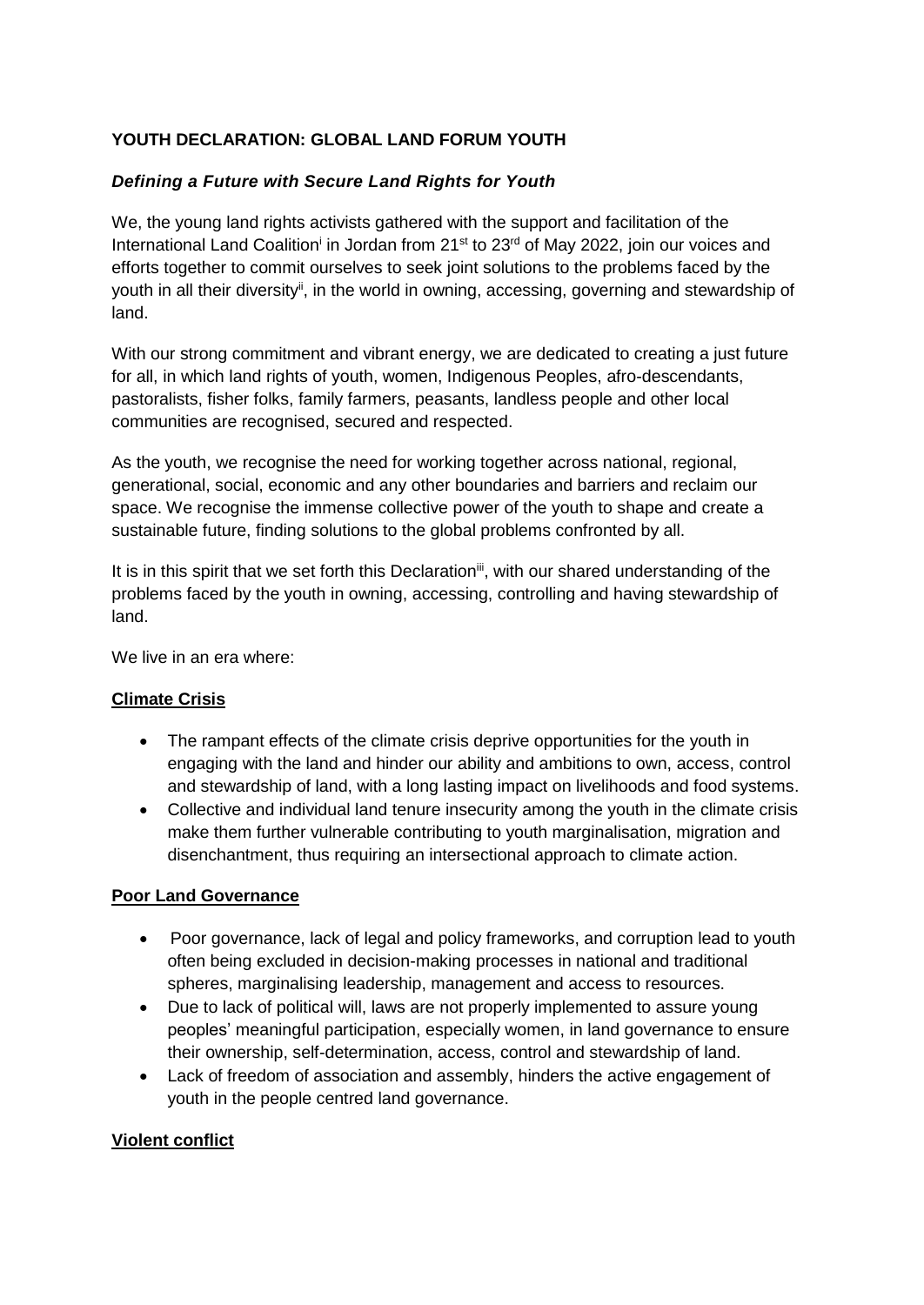- Youth across the world, particularly in rural areas are confronted with poverty, structural discrimination, socio-cultural violence, and lack of protection of community land.
- Youth from Indigenous Peoples, Afro-descendants, peasants and local communities are subject to forced displacement and abuse by large-scale extractive industries and exploitation of natural resources, with disproportionate adverse impact on young women.
- Young land rights activists defending their land and territories are subject to persecution, imprisonment, discrimination, racism and harassment resulting in torture, forced disappearance, death and displacement depriving their land rights.

### **Inequality and Injustice**

- Growing inequality and injustice in the world limits youth from accessing land and natural resources, as well as productive assets and financial resources, which inhibits their ability to engage in agriculture, innovation, conservation and restoration.
- Colonial, post and neo-colonial, and neo-liberal based systems lead to profit driven land governance, rather than community or people led governance.
- Unequal access to education, information, and training, prevent young people from engaging with land.

#### **We meet in a region where**

Young people are affected by the occupation such as Palestine, climate crisis, conflicts, and lack of opportunities based on traditional social norms.

#### **In order to achieve a paradigm shift to secure land rights of the youth:**

**We look forward to upcoming Conference of State Parties 27 (COP 27)** with high expectations. The COP27 should recognise role of land rights which support traditional knowledge and practices in tackling the climate crisis, enable young land rights activists; devise a transparent and accountable mechanism to disburse the funding agreed at COP26 targeting the most vulnerable youth and create a pathway for a just transition to net-zero which delivers youth access and ownership for sustainable livelihood.

**We demand**: active and meaningful youth participation and inclusive decision making, effective implementation of the existing laws and public policy which benefit youth and abolishing discriminatory practices.

**We reject** land corruption including nepotism and favouritism and demand for transparency and accountability, using tools such as social audits, moving beyond promises.

**We demand** a just share in land and natural resources, particularly for youth, women, Indigenous Peoples, afro-descendants, pastoralists, fisher folks, family farmers, peasants, landless people and other local communities.